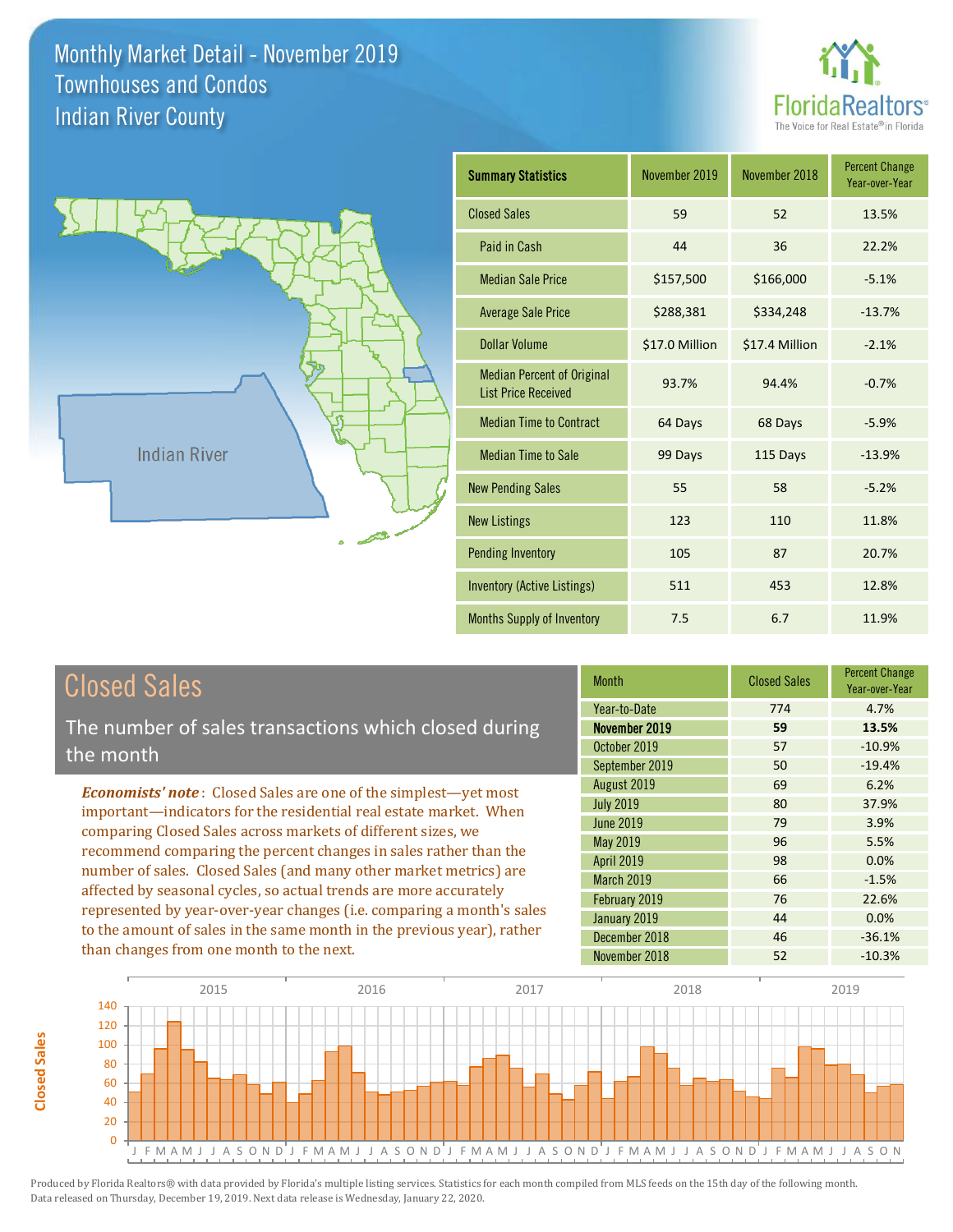

| Cash Sales                                                                     | <b>Month</b>                                                     | <b>Cash Sales</b> | <b>Percent Change</b><br>Year-over-Year |
|--------------------------------------------------------------------------------|------------------------------------------------------------------|-------------------|-----------------------------------------|
|                                                                                | Year-to-Date                                                     | 541               | 4.8%                                    |
| The number of Closed Sales during the month in which                           | November 2019                                                    | 44                | 22.2%                                   |
| buyers exclusively paid in cash                                                | October 2019                                                     | 34                | 3.0%                                    |
|                                                                                | September 2019                                                   | 38                | 5.6%                                    |
|                                                                                | August 2019                                                      | 49                | 28.9%                                   |
|                                                                                | <b>July 2019</b>                                                 | 51                | 18.6%                                   |
| <b>Economists' note:</b> Cash Sales can be a useful indicator of the extent to | June 2019                                                        | 50                | $-10.7%$                                |
| which investors are participating in the market. Why? Investors are            | May 2019                                                         | 72                | 12.5%                                   |
| far more likely to have the funds to purchase a home available up front,       | <b>April 2019</b>                                                | 68                | $-9.3%$                                 |
| whereas the typical homebuyer requires a mortgage or some other                | March 2019                                                       | 47                | $-4.1%$                                 |
|                                                                                | $\begin{array}{c} \n\bullet \bullet \bullet \bullet \end{array}$ |                   |                                         |

form of financing. There are, of course, many possible exceptions, so this statistic should be interpreted with care.

| <b>IVIONUI</b>    | Gash Sales | Year-over-Year |
|-------------------|------------|----------------|
| Year-to-Date      | 541        | 4.8%           |
| November 2019     | 44         | 22.2%          |
| October 2019      | 34         | 3.0%           |
| September 2019    | 38         | 5.6%           |
| August 2019       | 49         | 28.9%          |
| <b>July 2019</b>  | 51         | 18.6%          |
| <b>June 2019</b>  | 50         | $-10.7%$       |
| May 2019          | 72         | 12.5%          |
| <b>April 2019</b> | 68         | $-9.3%$        |
| <b>March 2019</b> | 47         | $-4.1%$        |
| February 2019     | 57         | 26.7%          |
| January 2019      | 31         | $-24.4%$       |
| December 2018     | 31         | $-41.5%$       |
| November 2018     | 36         | 9.1%           |



## Cash Sales as a Percentage of Closed Sales

The percentage of Closed Sales during the month which were Cash Sales

*Economists' note* : This statistic is simply another way of viewing Cash Sales. The remaining percentages of Closed Sales (i.e. those not paid fully in cash) each month involved some sort of financing, such as mortgages, owner/seller financing, assumed loans, etc.

| Month             | <b>Percent of Closed</b><br>Sales Paid in Cash | <b>Percent Change</b><br>Year-over-Year |
|-------------------|------------------------------------------------|-----------------------------------------|
| Year-to-Date      | 69.9%                                          | 0.1%                                    |
| November 2019     | 74.6%                                          | 7.8%                                    |
| October 2019      | 59.6%                                          | 15.5%                                   |
| September 2019    | 76.0%                                          | 30.8%                                   |
| August 2019       | 71.0%                                          | 21.4%                                   |
| <b>July 2019</b>  | 63.8%                                          | $-13.9%$                                |
| June 2019         | 63.3%                                          | $-14.1%$                                |
| May 2019          | 75.0%                                          | 6.7%                                    |
| <b>April 2019</b> | 69.4%                                          | $-9.3%$                                 |
| <b>March 2019</b> | 71.2%                                          | $-2.6%$                                 |
| February 2019     | 75.0%                                          | 3.3%                                    |
| January 2019      | 70.5%                                          | $-24.4%$                                |
| December 2018     | 67.4%                                          | $-8.4%$                                 |
| November 2018     | 69.2%                                          | 21.6%                                   |

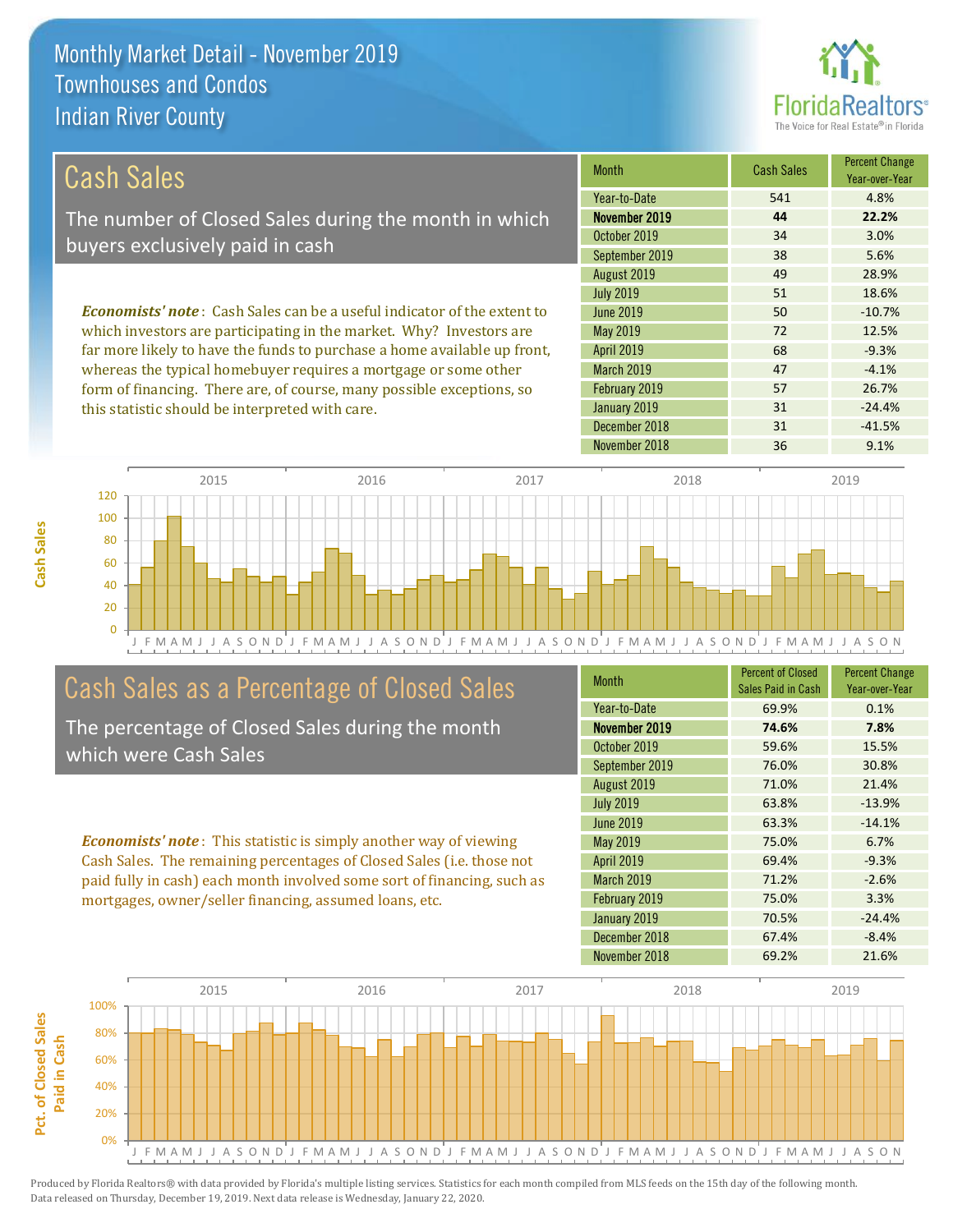

## Median Sale Price

The median sale price reported for the month (i.e. 50% of sales were above and 50% of sales were below)

*Economists' note* : Median Sale Price is our preferred summary statistic for price activity because, unlike Average Sale Price, Median Sale Price is not sensitive to high sale prices for small numbers of homes that may not be characteristic of the market area. Keep in mind that median price trends over time are not always solely caused by changes in the general value of local real estate. Median sale price only reflects the values of the homes that *sold* each month, and the mix of the types of homes that sell can change over time.

| <b>Month</b>     | <b>Median Sale Price</b> | <b>Percent Change</b><br>Year-over-Year |
|------------------|--------------------------|-----------------------------------------|
| Year-to-Date     | \$160,000                | 8.9%                                    |
| November 2019    | \$157,500                | $-5.1%$                                 |
| October 2019     | \$140,000                | $-11.4%$                                |
| September 2019   | \$153,500                | 7.9%                                    |
| August 2019      | \$155,000                | 2.0%                                    |
| <b>July 2019</b> | \$154,250                | 5.3%                                    |
| <b>June 2019</b> | \$152,900                | $-9.0%$                                 |
| May 2019         | \$204,000                | 45.7%                                   |
| April 2019       | \$184,250                | 7.1%                                    |
| March 2019       | \$175,000                | 34.6%                                   |
| February 2019    | \$143,750                | 10.6%                                   |
| January 2019     | \$143,500                | 12.5%                                   |
| December 2018    | \$152,500                | 10.1%                                   |
| November 2018    | \$166,000                | 21.2%                                   |



#### Average Sale Price

The average sale price reported for the month (i.e. total sales in dollars divided by the number of sales)

*Economists' note* : Usually, we prefer Median Sale Price over Average Sale Price as a summary statistic for home prices. However, Average Sale Price does have its uses—particularly when it is analyzed alongside the Median Sale Price. For one, the relative difference between the two statistics can provide some insight into the market for higher-end homes in an area.

| <b>Month</b>      | <b>Average Sale Price</b> | <b>Percent Change</b><br>Year-over-Year |
|-------------------|---------------------------|-----------------------------------------|
| Year-to-Date      | \$278,740                 | 7.7%                                    |
| November 2019     | \$288,381                 | $-13.7%$                                |
| October 2019      | \$223,657                 | $-23.0%$                                |
| September 2019    | \$216,370                 | 4.0%                                    |
| August 2019       | \$211,180                 | $-9.7%$                                 |
| <b>July 2019</b>  | \$285,630                 | 29.3%                                   |
| <b>June 2019</b>  | \$298,420                 | 10.5%                                   |
| May 2019          | \$298,964                 | 44.5%                                   |
| April 2019        | \$346,117                 | $-7.9%$                                 |
| <b>March 2019</b> | \$309,866                 | 64.1%                                   |
| February 2019     | \$217,632                 | $-9.8%$                                 |
| January 2019      | \$330,802                 | 36.9%                                   |
| December 2018     | \$220,007                 | 17.5%                                   |
| November 2018     | \$334,248                 | 57.8%                                   |



**Average Sale Price**

Average Sale Price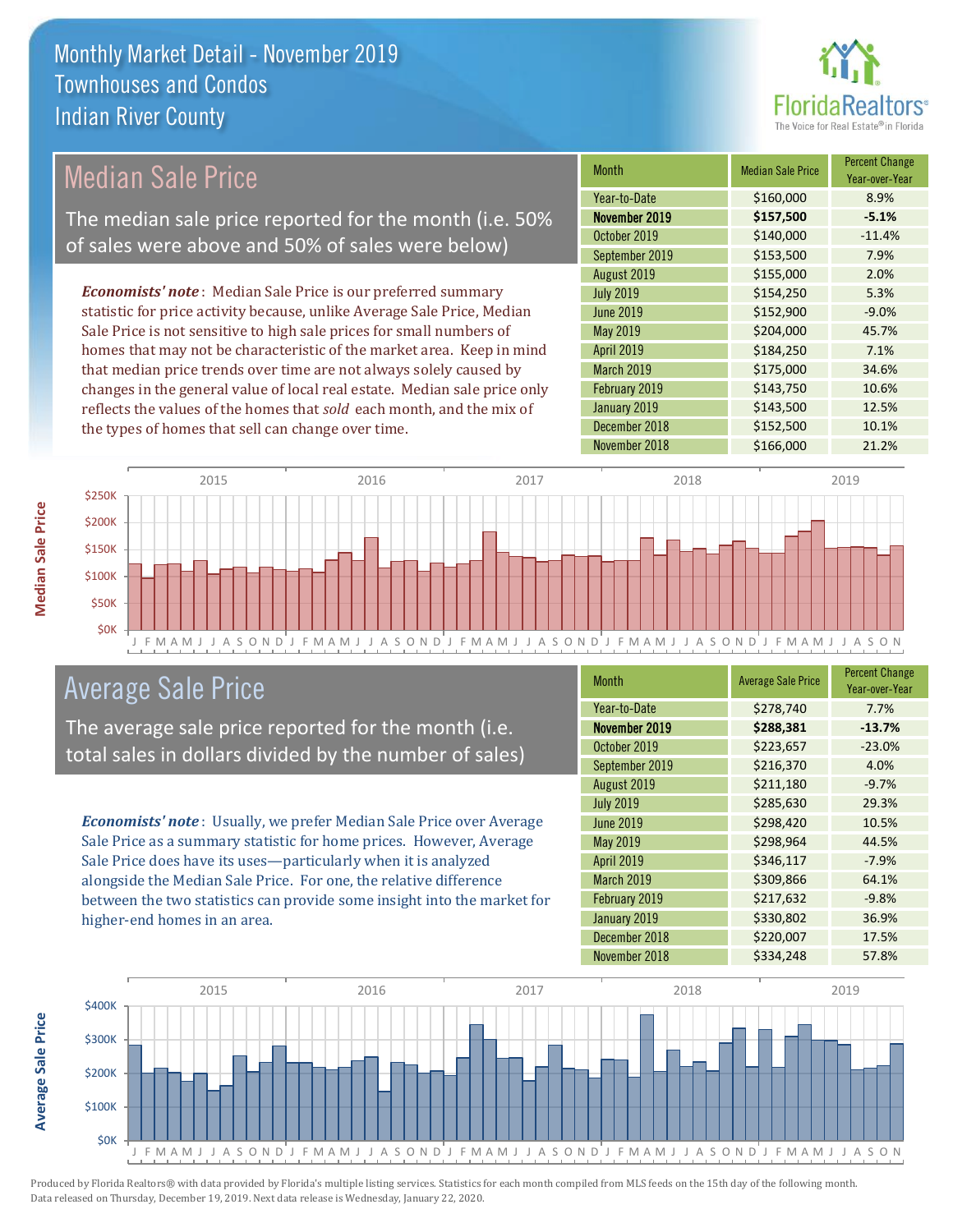

#### ollar Volume

The sum of the sale prices for all sales which closed during the month

*Economists' note* : Dollar Volume is simply the sum of all sale prices in a given time period, and can quickly be calculated by multiplying Closed Sales by Average Sale Price. It is a strong indicator of the health of the real estate industry in a market, and is of particular interest to real estate professionals, investors, analysts, and government agencies. Potential home sellers and home buyers, on the other hand, will likely be better served by paying attention to trends in the two components of Dollar Volume (i.e. sales and prices) individually.

| <b>Month</b>      | Dollar Volume   | <b>Percent Change</b><br>Year-over-Year |
|-------------------|-----------------|-----------------------------------------|
| Year-to-Date      | \$215.7 Million | 12.8%                                   |
| November 2019     | \$17.0 Million  | $-2.1%$                                 |
| October 2019      | \$12.7 Million  | $-31.4%$                                |
| September 2019    | \$10.8 Million  | $-16.1%$                                |
| August 2019       | \$14.6 Million  | $-4.2%$                                 |
| <b>July 2019</b>  | \$22.9 Million  | 78.3%                                   |
| <b>June 2019</b>  | \$23.6 Million  | 14.9%                                   |
| May 2019          | \$28.7 Million  | 52.4%                                   |
| <b>April 2019</b> | \$33.9 Million  | $-7.9%$                                 |
| March 2019        | \$20.5 Million  | 61.6%                                   |
| February 2019     | \$16.5 Million  | 10.6%                                   |
| January 2019      | \$14.6 Million  | 36.9%                                   |
| December 2018     | \$10.1 Million  | $-24.9%$                                |
| November 2018     | \$17.4 Million  | 41.5%                                   |



# Median Percent of Original List Price Received

The median of the sale price (as a percentage of the original list price) across all properties selling during the month

*Economists' note* : The Median Percent of Original List Price Received is useful as an indicator of market recovery, since it typically rises as buyers realize that the market may be moving away from them and they need to match the selling price (or better it) in order to get a contract on the house. This is usually the last measure to indicate a market has shifted from down to up, so it is what we would call a *lagging* indicator.

| <b>Month</b>      | Med. Pct. of Orig.<br><b>List Price Received</b> | <b>Percent Change</b><br>Year-over-Year |
|-------------------|--------------------------------------------------|-----------------------------------------|
| Year-to-Date      | 93.5%                                            | $-1.1%$                                 |
| November 2019     | 93.7%                                            | $-0.7%$                                 |
| October 2019      | 94.3%                                            | 0.0%                                    |
| September 2019    | 93.2%                                            | $-0.6%$                                 |
| August 2019       | 92.6%                                            | $-2.0%$                                 |
| <b>July 2019</b>  | 93.1%                                            | $-0.6%$                                 |
| <b>June 2019</b>  | 92.4%                                            | $-1.1%$                                 |
| May 2019          | 93.8%                                            | $-1.7%$                                 |
| April 2019        | 93.6%                                            | $-2.2%$                                 |
| <b>March 2019</b> | 93.2%                                            | $-1.9%$                                 |
| February 2019     | 93.9%                                            | 0.0%                                    |
| January 2019      | 94.9%                                            | $-0.3%$                                 |
| December 2018     | 93.1%                                            | $-2.9%$                                 |
| November 2018     | 94.4%                                            | $-0.2%$                                 |



Produced by Florida Realtors® with data provided by Florida's multiple listing services. Statistics for each month compiled from MLS feeds on the 15th day of the following month. Data released on Thursday, December 19, 2019. Next data release is Wednesday, January 22, 2020.

Med. Pct. of Orig.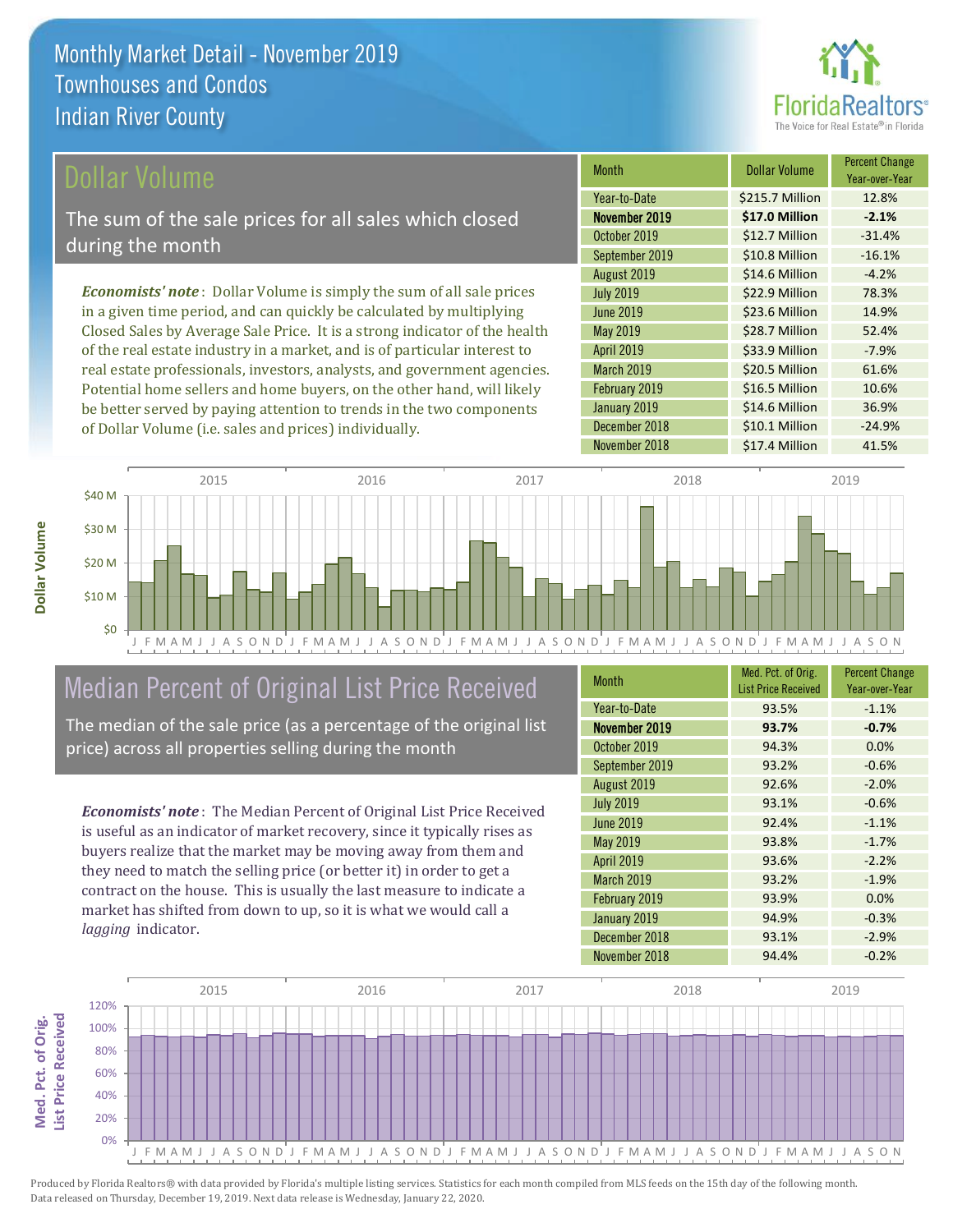

## Median Time to Contract

The median number of days between the listing date and contract date for all Closed Sales during the month

*Economists' note* : Like Time to Sale, Time to Contract is a measure of the length of the home selling process calculated for sales which closed during the month. The difference is that Time to Contract measures the number of days between the initial listing of a property and the signing of the contract which eventually led to the closing of the sale. When the gap between Median Time to Contract and Median Time to Sale grows, it is usually a sign of longer closing times and/or declining numbers of cash sales.

| Month            | <b>Median Time to</b><br>Contract | <b>Percent Change</b><br>Year-over-Year |
|------------------|-----------------------------------|-----------------------------------------|
| Year-to-Date     | 59 Days                           | 20.4%                                   |
| November 2019    | 64 Days                           | $-5.9%$                                 |
| October 2019     | 52 Days                           | $-44.1%$                                |
| September 2019   | 106 Days                          | 158.5%                                  |
| August 2019      | 57 Days                           | $-5.0%$                                 |
| <b>July 2019</b> | 84 Days                           | $-2.3%$                                 |
| <b>June 2019</b> | 50 Days                           | 31.6%                                   |
| May 2019         | 56 Days                           | 47.4%                                   |
| April 2019       | 40 Days                           | 8.1%                                    |
| March 2019       | 67 Days                           | 63.4%                                   |
| February 2019    | 79 Days                           | 79.5%                                   |
| January 2019     | 58 Days                           | 7.4%                                    |
| December 2018    | 52 Days                           | 13.0%                                   |
| November 2018    | 68 Days                           | $-15.0%$                                |



### Median Time to Sale

**Median Time to** 

**Median Time to** 

The median number of days between the listing date and closing date for all Closed Sales during the month

*Economists' note* : Time to Sale is a measure of the length of the home selling process, calculated as the number of days between the initial listing of a property and the closing of the sale. *Median* Time to Sale is the amount of time the "middle" property selling this month was on the market. That is, 50% of homes selling this month took *less* time to sell, and 50% of homes took *more* time to sell. Median Time to Sale gives a more accurate picture than Average Time to Sale, which can be skewed upward by small numbers of properties taking an abnormally long time to sell.

| <b>Month</b>      | <b>Median Time to Sale</b> | <b>Percent Change</b><br>Year-over-Year |
|-------------------|----------------------------|-----------------------------------------|
| Year-to-Date      | 101 Days                   | 7.4%                                    |
| November 2019     | 99 Days                    | $-13.9%$                                |
| October 2019      | 97 Days                    | $-24.2%$                                |
| September 2019    | 161 Days                   | 98.8%                                   |
| August 2019       | 86 Days                    | $-20.4%$                                |
| <b>July 2019</b>  | 128 Days                   | 4.9%                                    |
| <b>June 2019</b>  | 93 Days                    | 14.8%                                   |
| May 2019          | 99 Days                    | 20.7%                                   |
| <b>April 2019</b> | 88 Days                    | 11.4%                                   |
| March 2019        | 101 Days                   | 31.2%                                   |
| February 2019     | 101 Days                   | 27.8%                                   |
| January 2019      | 95 Days                    | 0.0%                                    |
| December 2018     | 89 Days                    | 9.9%                                    |
| November 2018     | 115 Days                   | 1.8%                                    |

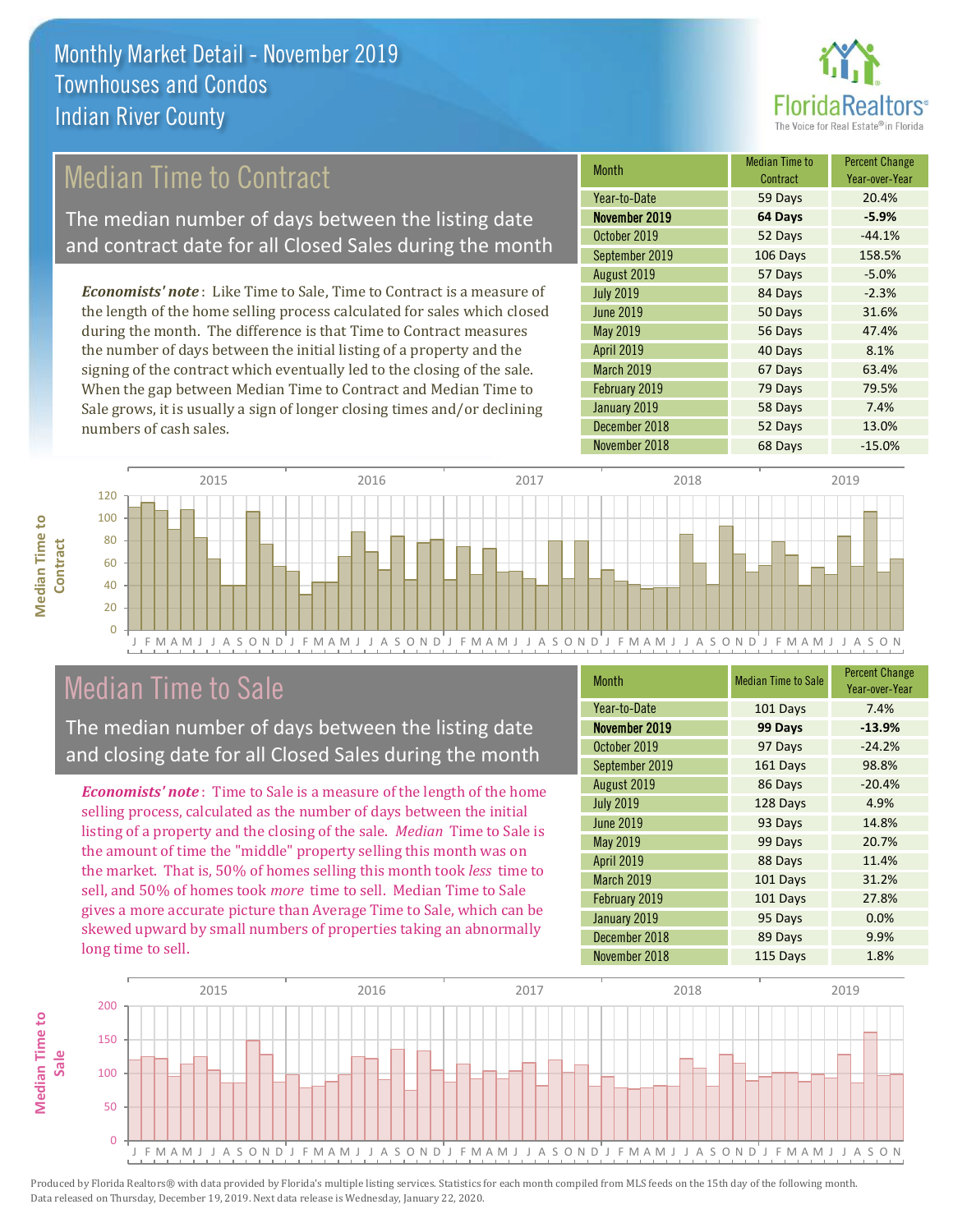

| <b>New Pending Sales</b>                                                      | <b>Month</b>      | <b>New Pending Sales</b> | <b>Percent Change</b><br>Year-over-Year |
|-------------------------------------------------------------------------------|-------------------|--------------------------|-----------------------------------------|
|                                                                               | Year-to-Date      | 825                      | 2.5%                                    |
| The number of listed properties that went under                               | November 2019     | 55                       | $-5.2%$                                 |
| contract during the month                                                     | October 2019      | 73                       | 62.2%                                   |
|                                                                               | September 2019    | 55                       | 12.2%                                   |
|                                                                               | August 2019       | 63                       | $-21.3%$                                |
| <b>Economists' note:</b> Because of the typical length of time it takes for a | <b>July 2019</b>  | 67                       | 13.6%                                   |
| sale to close, economists consider Pending Sales to be a decent               | June 2019         | 71                       | 6.0%                                    |
| indicator of potential future Closed Sales. It is important to bear in        | May 2019          | 91                       | 15.2%                                   |
| mind, however, that not all Pending Sales will be closed successfully.        | <b>April 2019</b> | 91                       | $-2.2%$                                 |
| So, the effectiveness of Pending Sales as a future indicator of Closed        | March 2019        | 96                       | $-6.8%$                                 |
| Sales is susceptible to changes in market conditions such as the              | February 2019     | 78                       | $-12.4%$                                |
| availability of financing for homebuyers and the inventory of                 | January 2019      | 85                       | 2.4%                                    |



# New Listings

distressed properties for sale.

The number of properties put onto the market during the month

*Economists' note* : New Listings tend to rise in delayed response to increasing prices, so they are often seen as a lagging indicator of market health. As prices rise, potential sellers raise their estimations of value—and in the most recent cycle, rising prices have freed up many potential sellers who were previously underwater on their mortgages. Note that in our calculations, we take care to not include properties that were recently taken off the market and quickly relisted, since these are not really *new* listings.

| <b>Month</b>      | <b>New Listings</b> | <b>Percent Change</b><br>Year-over-Year |
|-------------------|---------------------|-----------------------------------------|
| Year-to-Date      | 1,174               | 5.5%                                    |
| November 2019     | 123                 | 11.8%                                   |
| October 2019      | 132                 | 28.2%                                   |
| September 2019    | 65                  | $-8.5%$                                 |
| August 2019       | 85                  | $-18.3%$                                |
| <b>July 2019</b>  | 84                  | 29.2%                                   |
| <b>June 2019</b>  | 72                  | 2.9%                                    |
| May 2019          | 82                  | 9.3%                                    |
| April 2019        | 114                 | $-2.6%$                                 |
| <b>March 2019</b> | 137                 | 7.0%                                    |
| February 2019     | 125                 | $-13.2%$                                |
| January 2019      | 155                 | 23.0%                                   |
| December 2018     | 73                  | 7.4%                                    |
| November 2018     | 110                 | 39.2%                                   |

November 2018 **58** -17.1%

December 2018 18 48 2.1%



Produced by Florida Realtors® with data provided by Florida's multiple listing services. Statistics for each month compiled from MLS feeds on the 15th day of the following month. Data released on Thursday, December 19, 2019. Next data release is Wednesday, January 22, 2020.

**New Listings**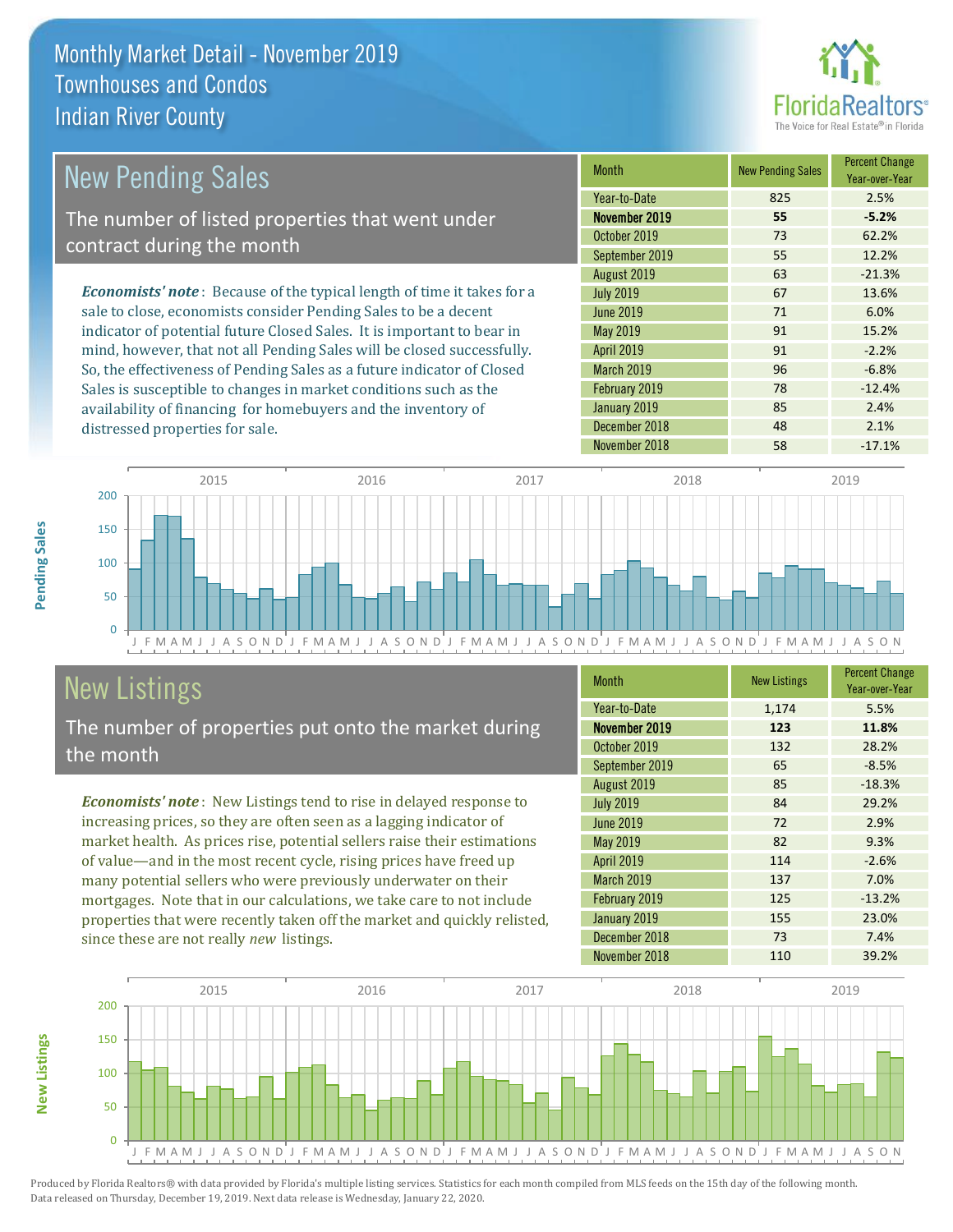

# *Economists' note* : There are a number of ways to define and calculate Inventory (Active Listings) The number of property listings active at the end of the month

Inventory. Our method is to simply count the number of active listings on the last day of the month, and hold this number to compare with the same month the following year. Inventory rises when New Listings are outpacing the number of listings that go off-market (regardless of whether they actually sell). Likewise, it falls when New Listings aren't keeping up with the rate at which homes are going off-market.

| <b>Month</b>             | Inventory | <b>Percent Change</b><br>Year-over-Year |
|--------------------------|-----------|-----------------------------------------|
| <b>YTD (Monthly Avg)</b> | 486       | 23.0%                                   |
| November 2019            | 511       | 12.8%                                   |
| October 2019             | 456       | 9.1%                                    |
| September 2019           | 418       | 14.5%                                   |
| August 2019              | 430       | 17.2%                                   |
| <b>July 2019</b>         | 443       | 26.2%                                   |
| <b>June 2019</b>         | 463       | 28.6%                                   |
| May 2019                 | 517       | 27.0%                                   |
| <b>April 2019</b>        | 539       | 27.4%                                   |
| <b>March 2019</b>        | 530       | 27.7%                                   |
| February 2019            | 537       | 27.6%                                   |
| January 2019             | 501       | 35.8%                                   |
| December 2018            | 443       | 35.9%                                   |
| November 2018            | 453       | 44.7%                                   |



# Months Supply of Inventory

An estimate of the number of months it will take to deplete the current Inventory given recent sales rates

*Economists' note* : MSI is a useful indicator of market conditions. The benchmark for a balanced market (favoring neither buyer nor seller) is 5.5 months of inventory. Anything higher is traditionally a buyers' market, and anything lower is a sellers' market. There is no single accepted way of calculating MSI. A common method is to divide current Inventory by the most recent month's Closed Sales count, but this count is a usually poor predictor of future Closed Sales due to seasonal cycles. To eliminate seasonal effects, we use the 12-month average of monthly Closed Sales instead.

| <b>Month</b>             | <b>Months Supply</b> | <b>Percent Change</b><br>Year-over-Year |
|--------------------------|----------------------|-----------------------------------------|
| <b>YTD (Monthly Avg)</b> | 7.2                  | 20.0%                                   |
| November 2019            | 7.5                  | 11.9%                                   |
| October 2019             | 6.7                  | 9.8%                                    |
| September 2019           | 6.1                  | 10.9%                                   |
| August 2019              | 6.2                  | 10.7%                                   |
| <b>July 2019</b>         | 6.4                  | 20.8%                                   |
| <b>June 2019</b>         | 6.9                  | 25.5%                                   |
| May 2019                 | 7.7                  | 24.2%                                   |
| <b>April 2019</b>        | 8.1                  | 24.6%                                   |
| March 2019               | 8.0                  | 23.1%                                   |
| February 2019            | 8.1                  | 24.6%                                   |
| January 2019             | 7.7                  | 35.1%                                   |
| December 2018            | 6.8                  | 38.8%                                   |
| November 2018            | 6.7                  | 39.6%                                   |

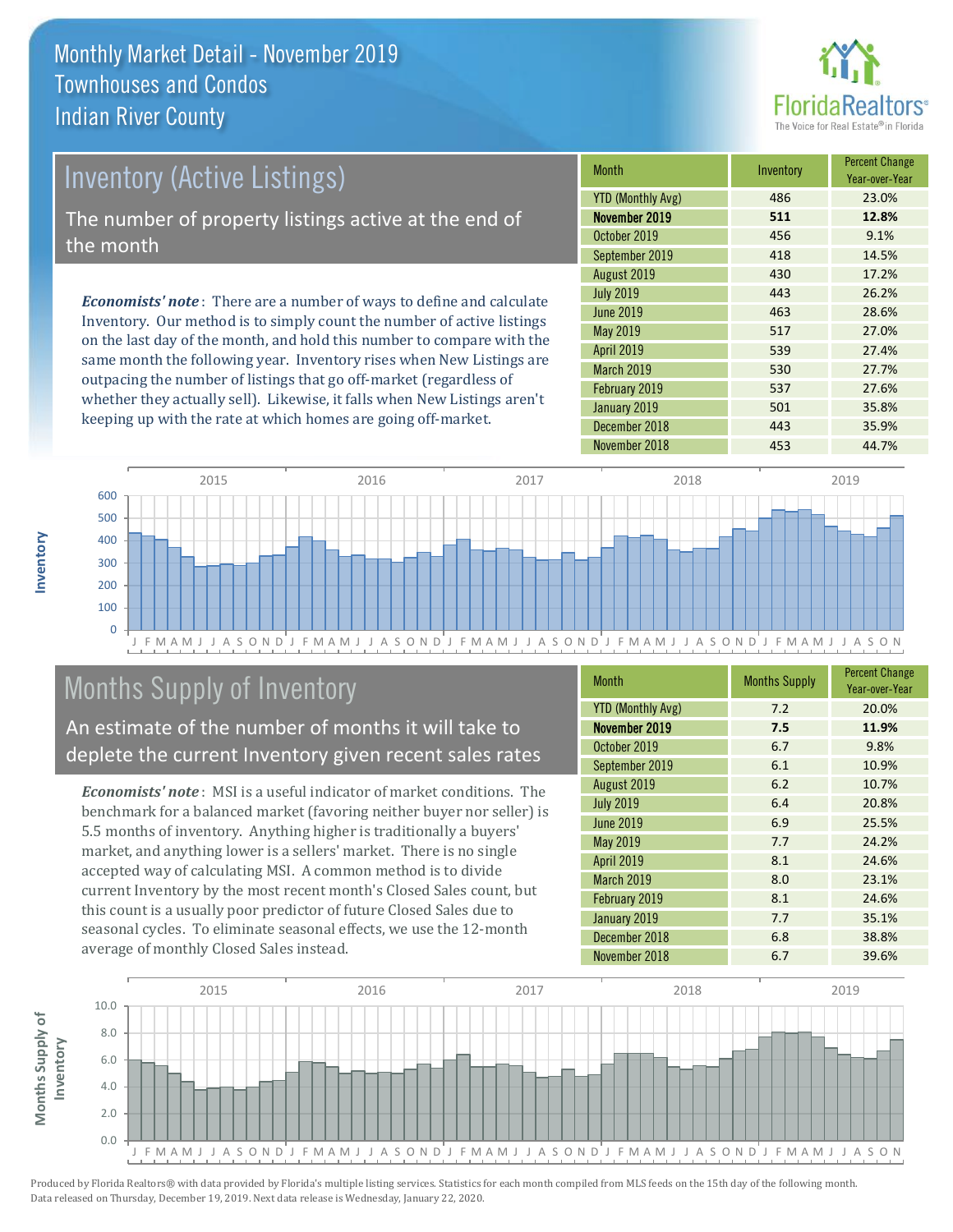

# Closed Sales by Sale Price

The number of sales transactions which closed during the month

*Economists' note:* Closed Sales are one of the simplest—yet most important—indicators for the residential real estate market. When comparing Closed Sales across markets of different sizes, we recommend comparing the percent changes in sales rather than the number of sales. Closed Sales (and many other market metrics) are affected by seasonal cycles, so actual trends are more accurately represented by year-over-year changes (i.e. comparing a month's sales to the amount of sales in the same month in the previous year), rather than changes from one month to the next.





#### Median Time to Contract by Sale Price The median number of days between the listing date and contract date for all Closed Sales during the month

*Economists' note* : Like Time to Sale, Time to Contract is a measure of the length of the home selling process calculated for sales which closed during the month. The difference is that Time to Contract measures the number of days between the initial listing of a property and the signing of the contract which eventually led to the closing of the sale. When the gap between Median Time to Contract and Median Time to Sale grows, it is usually a sign of longer closing times and/or declining numbers of cash sales.

| Sale Price            | <b>Median Time to</b><br>Contract | <b>Percent Change</b><br>Year-over-Year |
|-----------------------|-----------------------------------|-----------------------------------------|
| Less than \$50,000    | (No Sales)                        | N/A                                     |
| $$50,000 - $99,999$   | 23 Days                           | $-72.3%$                                |
| $$100,000 - $149,999$ | 35 Days                           | $-43.5%$                                |
| $$150,000 - $199,999$ | 152 Days                          | 111.1%                                  |
| \$200,000 - \$249,999 | 221 Days                          | 3057.1%                                 |
| \$250,000 - \$299,999 | 121 Days                          | 27.4%                                   |
| \$300,000 - \$399,999 | 85 Days                           | $-23.4%$                                |
| \$400,000 - \$599,999 | 121 Days                          | $-18.2%$                                |
| \$600,000 - \$999,999 | 203 Days                          | 203.0%                                  |
| \$1,000,000 or more   | (No Sales)                        | N/A                                     |



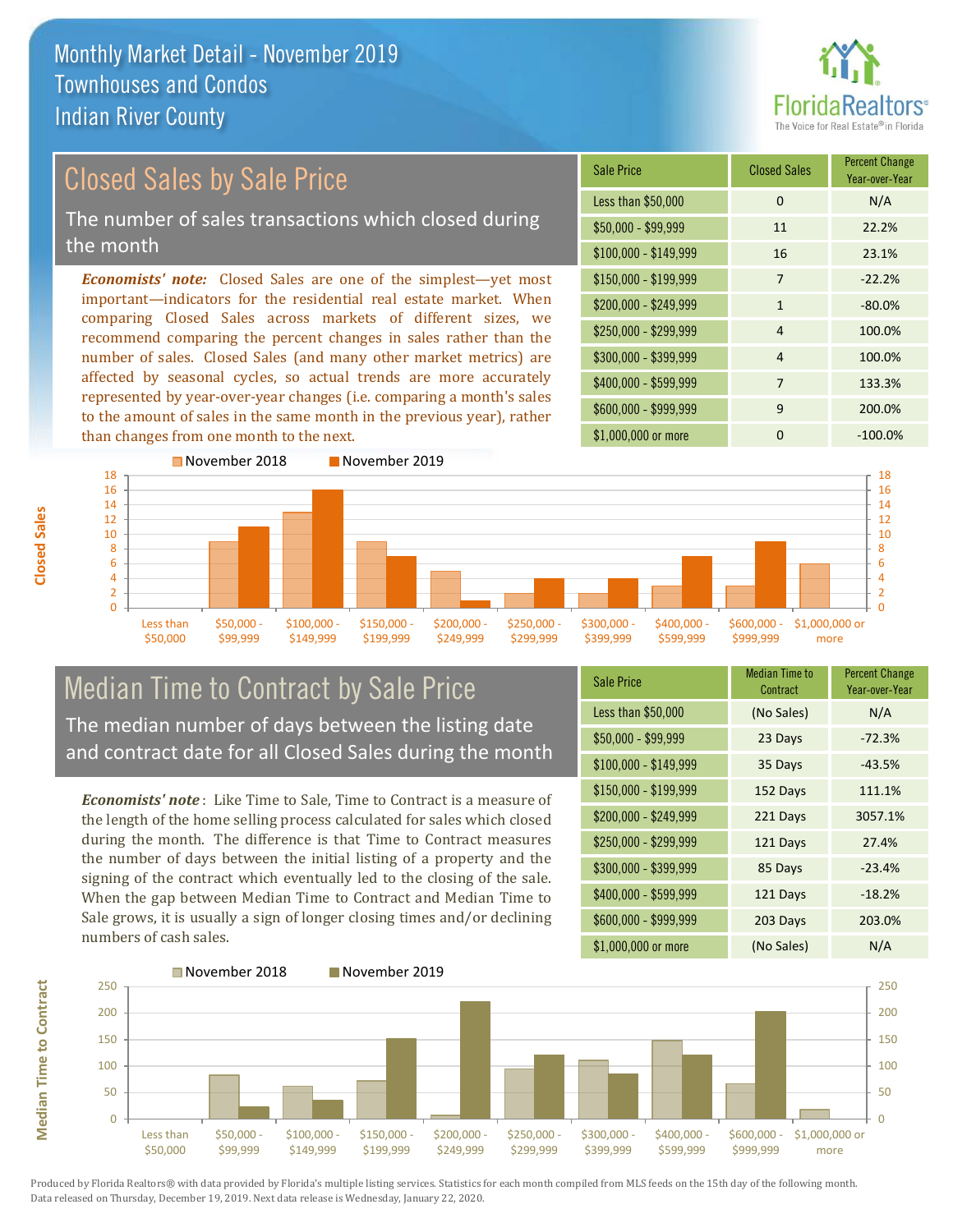

# New Listings by Initial Listing Price

The number of properties put onto the market during the month

*Economists' note:* New Listings tend to rise in delayed response to increasing prices, so they are often seen as a lagging indicator of market health. As prices rise, potential sellers raise their estimations of value—and in the most recent cycle, rising prices have freed up many potential sellers who were previously underwater on their mortgages. Note that in our calculations, we take care to not include properties that were recently taken off the market and quickly relisted, since these are not really *new* listings.

| <b>Initial Listing Price</b> | <b>New Listings</b> | <b>Percent Change</b><br>Year-over-Year |
|------------------------------|---------------------|-----------------------------------------|
| Less than \$50,000           | 0                   | N/A                                     |
| $$50,000 - $99,999$          | 26                  | 62.5%                                   |
| $$100,000 - $149,999$        | 31                  | 0.0%                                    |
| $$150,000 - $199,999$        | 15                  | $-16.7%$                                |
| \$200,000 - \$249,999        | 7                   | $-12.5%$                                |
| \$250,000 - \$299,999        | 11                  | 83.3%                                   |
| \$300,000 - \$399,999        | 9                   | 50.0%                                   |
| \$400,000 - \$599,999        | 6                   | $-40.0%$                                |
| \$600,000 - \$999,999        | 12                  | 71.4%                                   |
| \$1,000,000 or more          | 6                   | $-25.0%$                                |



#### Inventory by Current Listing Price The number of property listings active at the end of the month

*Economists' note* : There are a number of ways to define and calculate Inventory. Our method is to simply count the number of active listings on the last day of the month, and hold this number to compare with the same month the following year. Inventory rises when New Listings are outpacing the number of listings that go off-market (regardless of whether they actually sell). Likewise, it falls when New Listings aren't keeping up with the rate at which homes are going off-market.

| <b>Current Listing Price</b> | Inventory    | <b>Percent Change</b><br>Year-over-Year |
|------------------------------|--------------|-----------------------------------------|
| Less than \$50,000           | $\mathbf{1}$ | N/A                                     |
| $$50,000 - $99,999$          | 59           | 34.1%                                   |
| \$100,000 - \$149,999        | 80           | 25.0%                                   |
| $$150,000 - $199,999$        | 50           | $-10.7%$                                |
| \$200,000 - \$249,999        | 27           | $-28.9%$                                |
| \$250,000 - \$299,999        | 52           | 33.3%                                   |
| \$300,000 - \$399,999        | 79           | 88.1%                                   |
| \$400,000 - \$599,999        | 61           | $-10.3%$                                |
| \$600,000 - \$999,999        | 54           | $-16.9%$                                |
| \$1,000,000 or more          | 48           | 29.7%                                   |



Produced by Florida Realtors® with data provided by Florida's multiple listing services. Statistics for each month compiled from MLS feeds on the 15th day of the following month. Data released on Thursday, December 19, 2019. Next data release is Wednesday, January 22, 2020.

**Inventory**